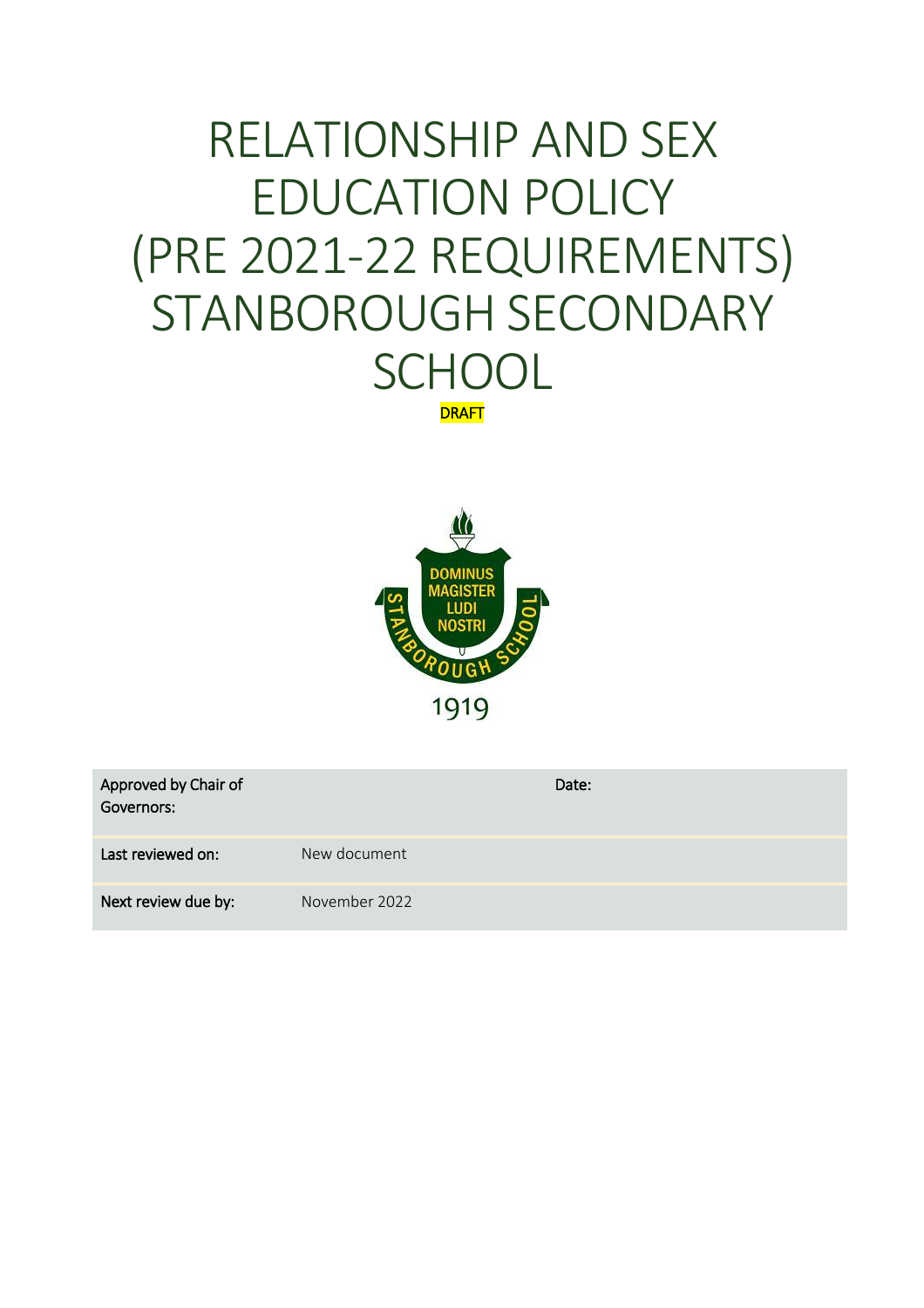# Table of Contents

| 1.                                                                                                        |     |  |  |  |  |  |
|-----------------------------------------------------------------------------------------------------------|-----|--|--|--|--|--|
| 2.                                                                                                        |     |  |  |  |  |  |
| 3.                                                                                                        |     |  |  |  |  |  |
| 4.                                                                                                        |     |  |  |  |  |  |
| 5.                                                                                                        |     |  |  |  |  |  |
|                                                                                                           |     |  |  |  |  |  |
| 6.                                                                                                        |     |  |  |  |  |  |
|                                                                                                           | 6.1 |  |  |  |  |  |
|                                                                                                           | 6.2 |  |  |  |  |  |
|                                                                                                           | 6.3 |  |  |  |  |  |
|                                                                                                           | 6.4 |  |  |  |  |  |
| 7.                                                                                                        |     |  |  |  |  |  |
| 8.                                                                                                        |     |  |  |  |  |  |
| 9.                                                                                                        |     |  |  |  |  |  |
| 10.                                                                                                       |     |  |  |  |  |  |
| 11.                                                                                                       |     |  |  |  |  |  |
| 12.                                                                                                       |     |  |  |  |  |  |
| 13.                                                                                                       |     |  |  |  |  |  |
| 14.                                                                                                       |     |  |  |  |  |  |
| The delivery of RSE is monitored by the Senior Teacher through: planning scrutinies and learning walks  8 |     |  |  |  |  |  |
|                                                                                                           |     |  |  |  |  |  |
|                                                                                                           |     |  |  |  |  |  |
|                                                                                                           |     |  |  |  |  |  |
|                                                                                                           |     |  |  |  |  |  |
|                                                                                                           |     |  |  |  |  |  |
|                                                                                                           |     |  |  |  |  |  |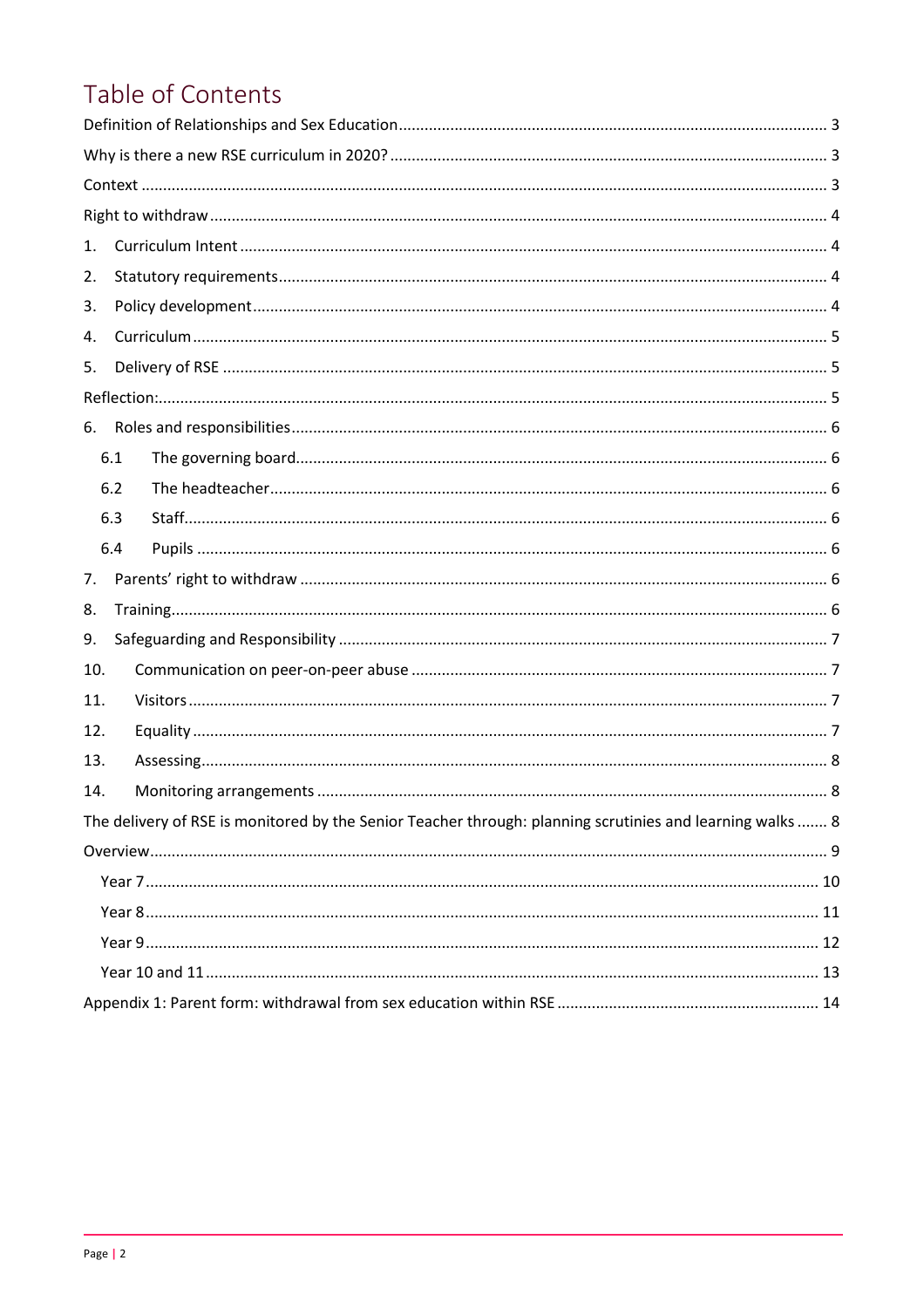# <span id="page-2-0"></span>Definition of Relationships and Sex Education

RSE stands for "relationships and sex education" and as part of Relationships and Health Education is a new approach to teaching children about relationships and health.

The Relationships Education, RSE, and Health Education (England) Regulations 2019 have made Relationships Education compulsory.

All secondary school children will be required to learn about:

- Relationships
- Physical health and mental wellbeing

Schools will have a lot of freedom to decide how to teach the new curriculum but must teach in a way that is:

- Appropriate for children's ages and development stage.
- Sensitive to the needs and religious backgrounds of the children in the school.

## <span id="page-2-1"></span>Why is there a new RSE curriculum in 2020?

The current curriculum has not been updated for 20 years. So much change has happened since then. Children need to learn what is relevant to them and the world they are growing up in.

The new Relationships and Health Education 2020 curriculum is designed to:

- Help all children grow up healthy, happy and safe.
- Give all children the knowledge to make informed decisions about their wellbeing, health and relationships.
- Support all children to manage the challenges and opportunities of modern Britain.
- Prepare all children for a successful adult life.

## <span id="page-2-2"></span>Context

In UK law, it is compulsory for all secondary schools to deliver Relationships and Sex Education (RSE) to its pupils. The Government does recognise that a faith school such as ours is able to teach this part of the curriculum in the context of our distinctive faith perspective.

As a Seventh-day Adventist school, our Christian beliefs and values underpin RSE such that

- Sex education is taught in the context of marriage and family life.
- Sex education includes learning about physical and emotional development.
- Sex education is part of a wider social, moral, and spiritual education process.

While recognising that RSE is a concerning and contentious issue for many parents, at Stanborough we see RSE as part of our wider responsibility to help our pupils develop in following the example of Christ.

Our goal is for our pupils to have:

- A positive and secure personal identity and sense of their own value
- Attitudes of respect and concern for others, founded on Christ's example of selfless giving of love
- Acceptance of those who differ, yet challenging those behaviours and attitudes which exploit others and do not reflect Christian values
- Reconciliation and forgiveness.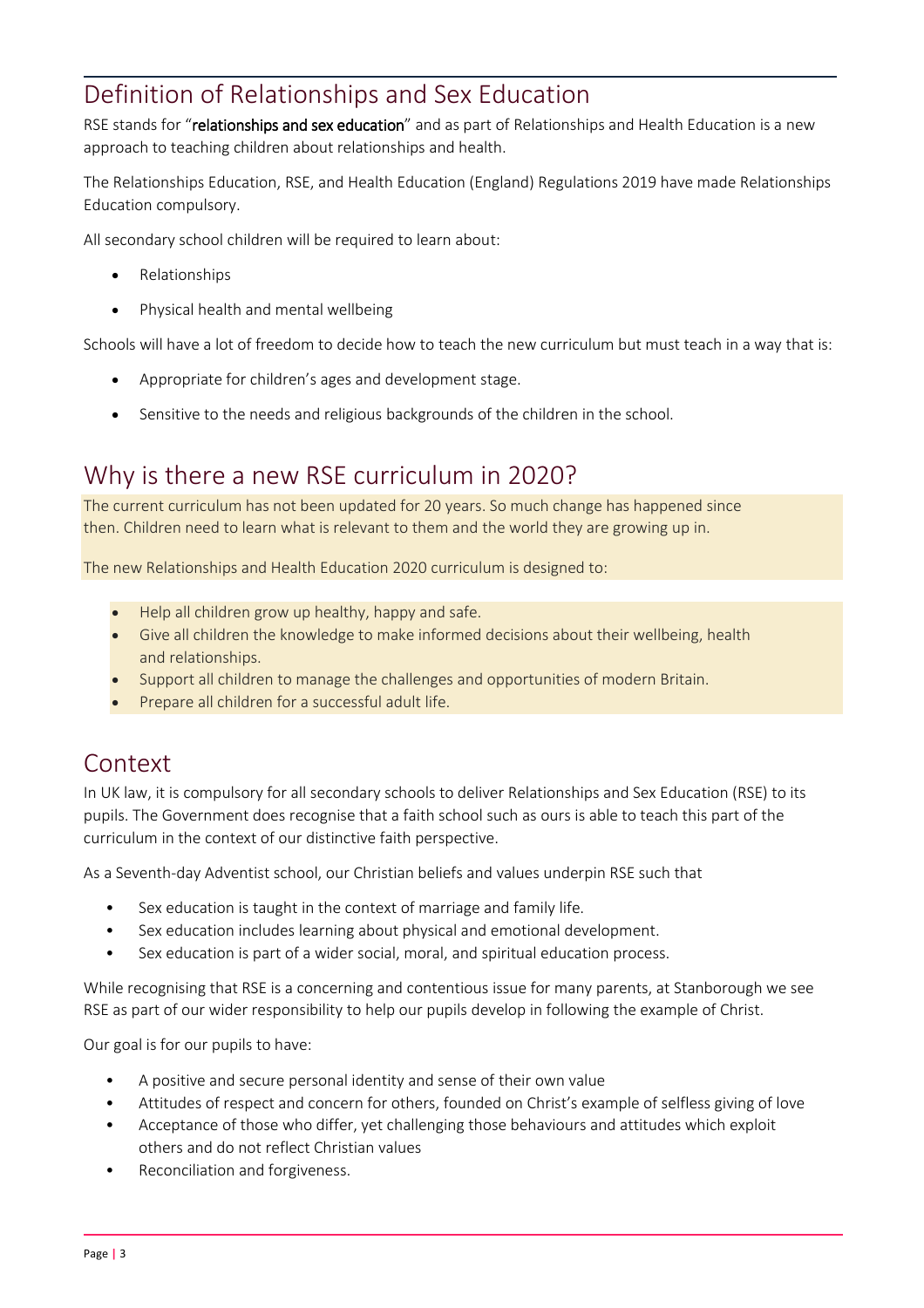# <span id="page-3-0"></span>Right to withdraw

Parents' have the right to withdraw their child from the non-statutory components of sex education within RSE up to and until 3 terms before the child turns 16. After this point, if the child wished to receive sex education rather than being withdrawn, the school will arrange this. Students are not able to be withdrawn from the 'Health Education' topics within the new curriculum.

Requests for withdrawal should be put in writing using the form found in Appendix 2 of this policy and addressed to the Headteacher.

A copy of withdrawal requests will be placed in the pupil's educational record. The Headteacher will discuss the request with the parents and take appropriate action. Alternative work will be given to pupils who are withdrawn from sex education.

The right of withdrawal reflects the fact that issues around Sex Education are sensitive and a wide variety of viewpoints exist amongst parents. The right of withdrawal from Sex Education is a means of preventing parents' views being undermined by schools. In the areas of the curriculum where there is no automatic right of withdrawal, it is therefore even more important that we do not promote viewpoints with which parents may disagree: teaching must be "objective, critical and pluralistic.

# <span id="page-3-1"></span>1. Curriculum Intent

The INTENT of relationship and sex education (RSE) at our school are to:

- Provide a framework in which sensitive discussions can take place
- Prepare pupils for puberty, and give them an understanding of sexual development and the importance of health and hygiene
- Help pupils develop feelings of self-respect, confidence and empathy
- > Create a positive culture around issues of sexuality and relationships
- Teach pupils the correct vocabulary to describe themselves and their bodies

## <span id="page-3-2"></span>2. Statutory requirements

Under [section 3.6 of the National Curriculum,](https://www.gov.uk/government/publications/national-curriculum-in-england-framework-for-key-stages-1-to-4/the-national-curriculum-in-england-framework-for-key-stages-1-to-4) RSE is compulsory from year 7 onwards.

Secondary schools must have regard t[o guidance](https://www.gov.uk/government/publications/sex-and-relationship-education) issued by the secretary of state as outlined in section 403 of the [Education Act 1996.](http://www.legislation.gov.uk/ukpga/1996/56/contents)

# <span id="page-3-3"></span>3. Policy development

We acknowledge that Schools are expected to consult parents and stakeholders when creating an RSE policy.

This policy has been developed in consultation with staff, pupils and parents. The consultation and policy development process involved the following steps:

- 1. Review a member of staff or working group pulled together all relevant information including relevant national and local guidance
- 2. Staff consultation all school staff were given the opportunity to look at the policy and make recommendations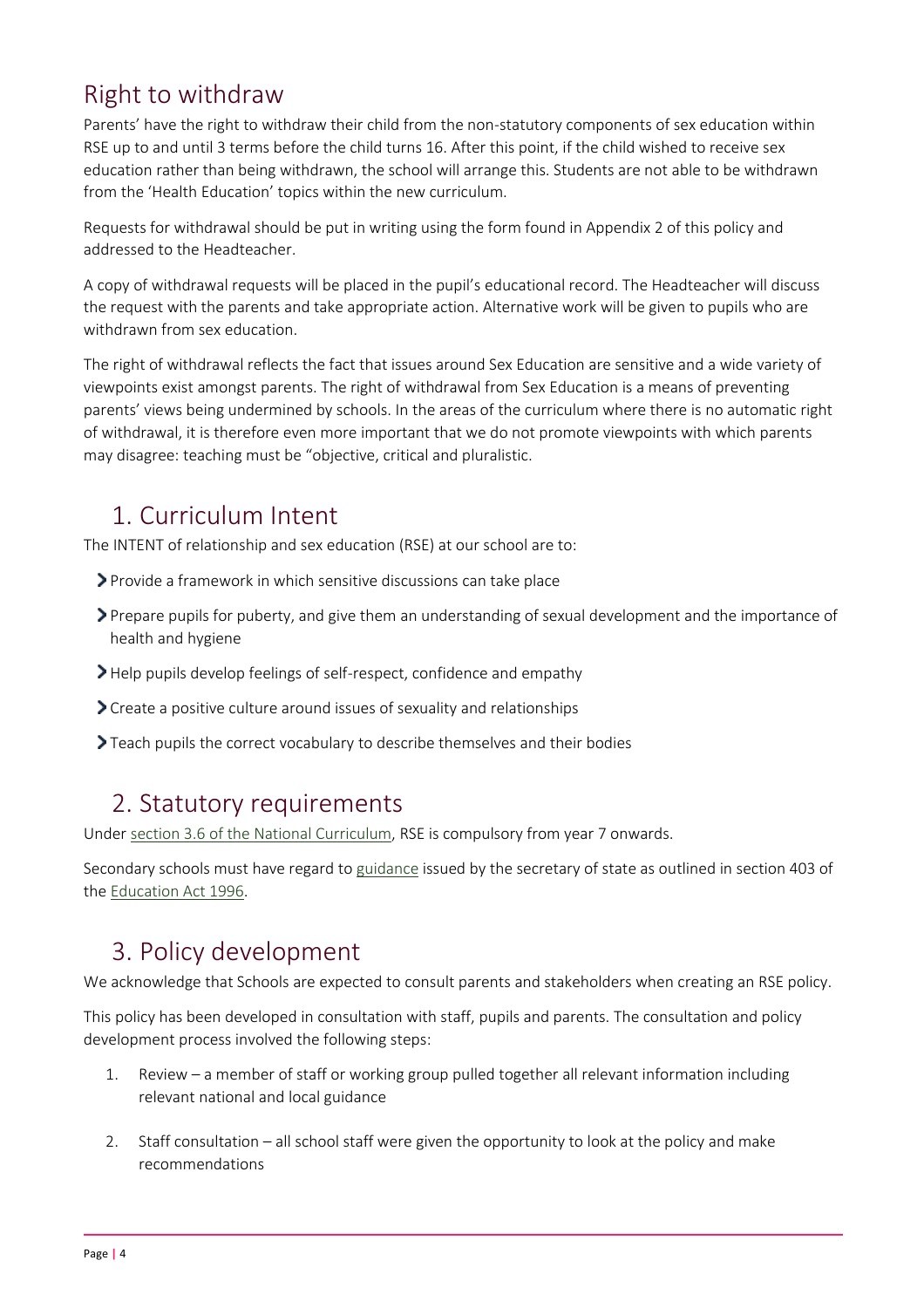- 3. Parent/stakeholder consultation parents and any interested parties were invited to attend a meeting about the policy
- 4. Pupil consultation we investigated what exactly pupils want from their RSE
- 5. Ratification once amendments were made, the policy was shared with governors and ratified

# <span id="page-4-0"></span>4. Curriculum

Our curriculum is set out as per Appendix 1 but we may need to adapt as and when necessary.

We have developed the curriculum, taking into account the needs and feelings of pupils. If pupils ask questions outside the scope of our curriculum, teachers will respond in an appropriate manner so pupils are fully informed and don't seek answers online

<span id="page-4-1"></span>For more information about our curriculum, see our curriculum map in Appendix 1.

# 5. Delivery of RSE

RSE is taught within the personal, social, health and economic (PSHE) education curriculum. Biological aspects of RSE are taught within the science curriculum, and other aspects are included in religious education (RE).

Across all Key Stages, pupils will be supported with developing the following skills:

- Communication, including how to manage changing relationships and emotions
- Recognising and assessing potential risks
- Assertiveness
- Seeking help and support when required
- > Informed decision-making
- Self-respect and empathy for others
- Recognising and maximising a healthy lifestyle
- > Managing conflict
- > Discussion and group work

These skills are taught within the context of family life.

## <span id="page-4-2"></span>Reflection:

We believe that reflecting is crucial for learning as it encourages pupils to consolidate what they have learned and to form new understanding, skills and attitudes. Teachers can help pupils reflect on their learning by asking questions like these:

- What was it like doing this discussion today?
- What did you learn from the others, especially those who had a different experience or belief from your own?
- What do you think you will be able to do as a result of this discussion?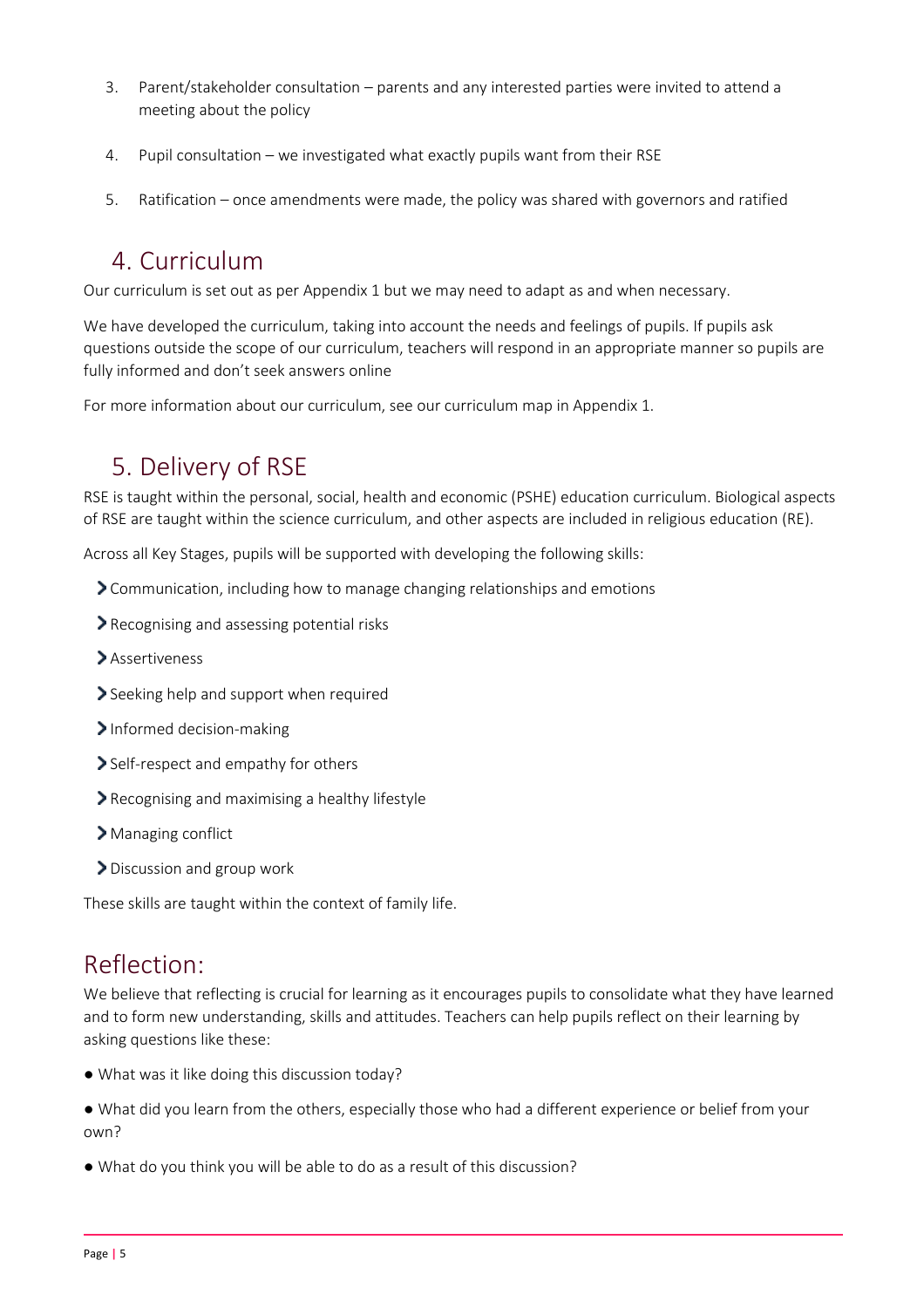● What else do you think you need to think or learn about?

# <span id="page-5-0"></span>6. Roles and responsibilities

#### 6.1 The governing board

<span id="page-5-1"></span>The governing board will approve the RSE policy, and hold the headteacher to account for its implementation.

The governing board will hold the headteacher to account for the implementation of this policy.

#### 6.2 The headteacher

<span id="page-5-2"></span>The headteacher is responsible for ensuring that RSE is taught consistently across the school, and for managing requests to withdraw pupils from [non-statutory/non-science] components of RSE (see section 8).

#### 6.3 Staff

<span id="page-5-3"></span>Staff are responsible for:

- > Delivering RSE in a sensitive way
- > Modelling positive attitudes to RSE
- > Monitoring progress
- Responding to the needs of individual pupils
- Responding appropriately to pupils whose parents wish them to be withdrawn from the [nonstatutory/non-science] components of RSE

Staff do not have the right to opt out of teaching RSE. Staff who have concerns about teaching RSE are encouraged to discuss this with the headteacher.

#### 6.4 Pupils

<span id="page-5-4"></span>Pupils are expected to engage fully in RSE and, when discussing issues related to RSE, treat others with respect and sensitivity.

# <span id="page-5-5"></span>7. Parents' right to withdraw

Parents have the right to withdraw their children from the [non-statutory/non-science] components of RSE.

Requests for withdrawal should be put in writing and addressed to the headteacher. A copy of withdrawal requests will be placed in the pupil's educational record. The headteacher will discuss the request with parents and take appropriate action.

# <span id="page-5-6"></span>8. Training

Staff are trained on the delivery of RSE as part of their induction and it is included in our continuing professional development calendar.

The headteacher will also invite visitors from outside the school, such as school nurses or sexual health professionals, to provide support and training to staff teaching RSE.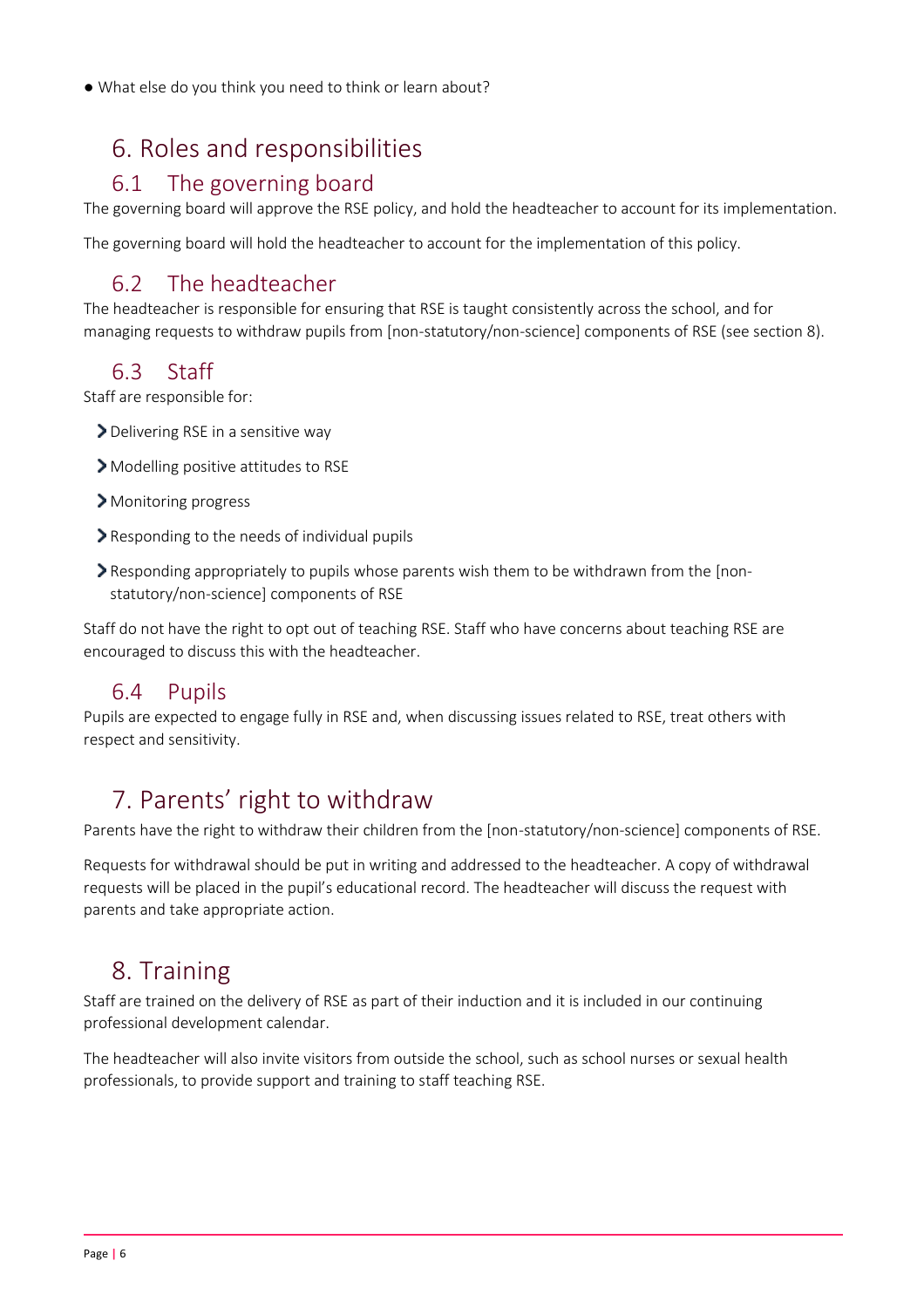# <span id="page-6-0"></span>9. Safeguarding and Responsibility

PSHE and RSE work with pupils' real-life experiences and it is key that both staff and pupils are protected in these lessons. A safe and supportive environment is created by the use of ground rules;

- Listen to each other (only one person talks at a time)
- Keep to time
- Challenge the statement; not the individual making it
- The 'right' not to answer questions
- No personal questions to be asked by pupils or teachers
- If giving an example make it anonymous.
- Everyone has a right to his or her own space.
- Right to Privacy.

Many issues covered in PSHE and RSE are of a sensitive nature. The ground rules provide a safe working environment for both pupils and staff. All staff at the Stanborough receive safeguarding training.

Due to nature of the topics covered in the PSHE and RSE education programmes, all teachers are made aware of the t guidelines on confidentiality and disclosure. The boundaries around confidentiality are made explicit to learners.

# <span id="page-6-1"></span>10. Communication on peer-on-peer abuse

We acknowledge the Secretary of State's announcement on 31.03.2021 of an NSPCC helpline, which will enable victims' voices to be heard, and action taken, together with the announcement of a thematic review of safeguarding in schools. Similarly, we are reviewing their current practice to ensure, amongst other things, that pupils have a strong and authentic understanding of the concepts of respect and consent. As part of our practice, we will be sharing the The dedicated NSPCC helpline number: 0800 136 663

# <span id="page-6-2"></span>11. Visitors

We working with external partners as they enhance the delivery of PSHE and RSE with specialist knowledge and different ways of engaging our pupils. As part of the PSHE and RSE educational package, outside visitors will be invited to deliver appropriate sessions to pupils within the Trust.

All visitors are subject to the Trust's Child Protection and Safeguarding policy and the credentials of visiting organisations and any visitors linked to external agencies are always checked. We ensure that the teaching delivered by visitors fits with the planned programme of study. The content of lessons provided by external agencies is age appropriate and accessible for all pupils and is approved by the school in advance of delivery.

As with all PSHE and RSE lessons, we ensure that guest speakers / visitors are aware of the confidentiality and safeguarding policy. Any matters reported by visitors to the lead teacher will be dealt with in line with the Trust's Safeguarding Policy

# <span id="page-6-3"></span>12. Equality

The policy promotes respect and value for each individual pupil. The DfE Guidance 2019 (p.15) states, "Schools should ensure that the needs of all pupils are appropriately met, and that all pupils understand the importance of equality and respect. Schools must ensure they comply with the relevant provisions of the Equality Act 2010 under which sexual orientation and gender reassignment are amongst the protected characteristics.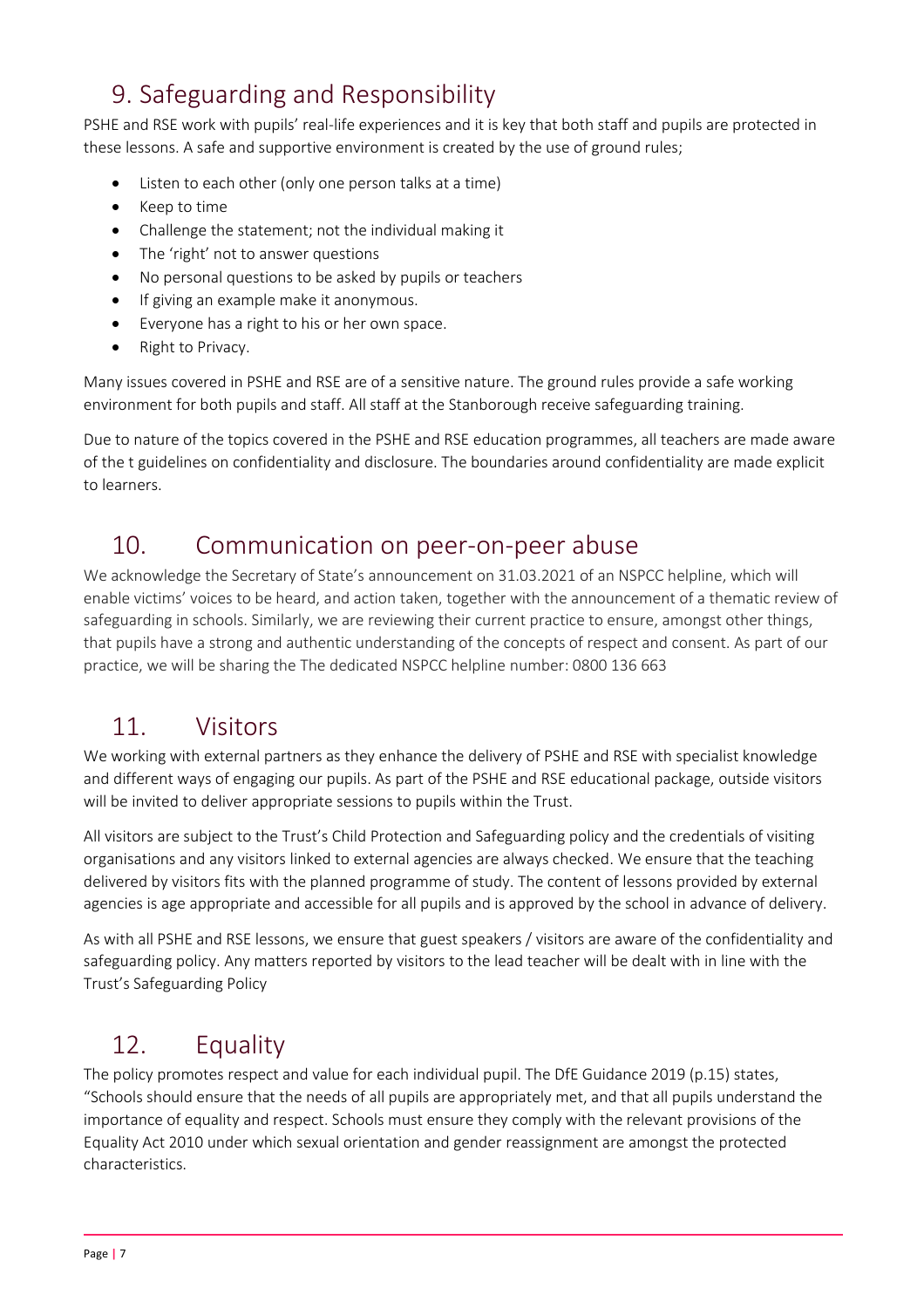At Ambitions school, we respect the right of pupils, their families and our staff, to hold beliefs, religious or otherwise, and understand that sometimes these may be different with our approach to some aspects of RSE and Health Education.

# <span id="page-7-0"></span>13. Assessing

As with any learning, the assessment of pupils' PSHE and RSE is important as it enables the teacher to gauge their progress and it also informs the development of the lessons. Pupils do not pass or fail this area of learning, but have the opportunity to reflect upon their personal learning experience, set goals, and record their understanding in a range of ways; posters, leaflets, reflective diaries etc. Their progress is also monitored during class discussions, group work, questionnaires / surveys and peer assessment. Pupil voice is also used to adapt and amend material for PSHE and RSE and ensure it is relevant and effective to both our learners and wider community.

# <span id="page-7-1"></span>14. Monitoring arrangements

<span id="page-7-2"></span>The delivery of RSE is monitored by the Senior Teacher through: planning scrutinies and learning walks Pupils' development in RSE is monitored by class teachers as part of our internal assessment systems.

This policy will be reviewed annually. At every review, the policy will be approved by the governing body.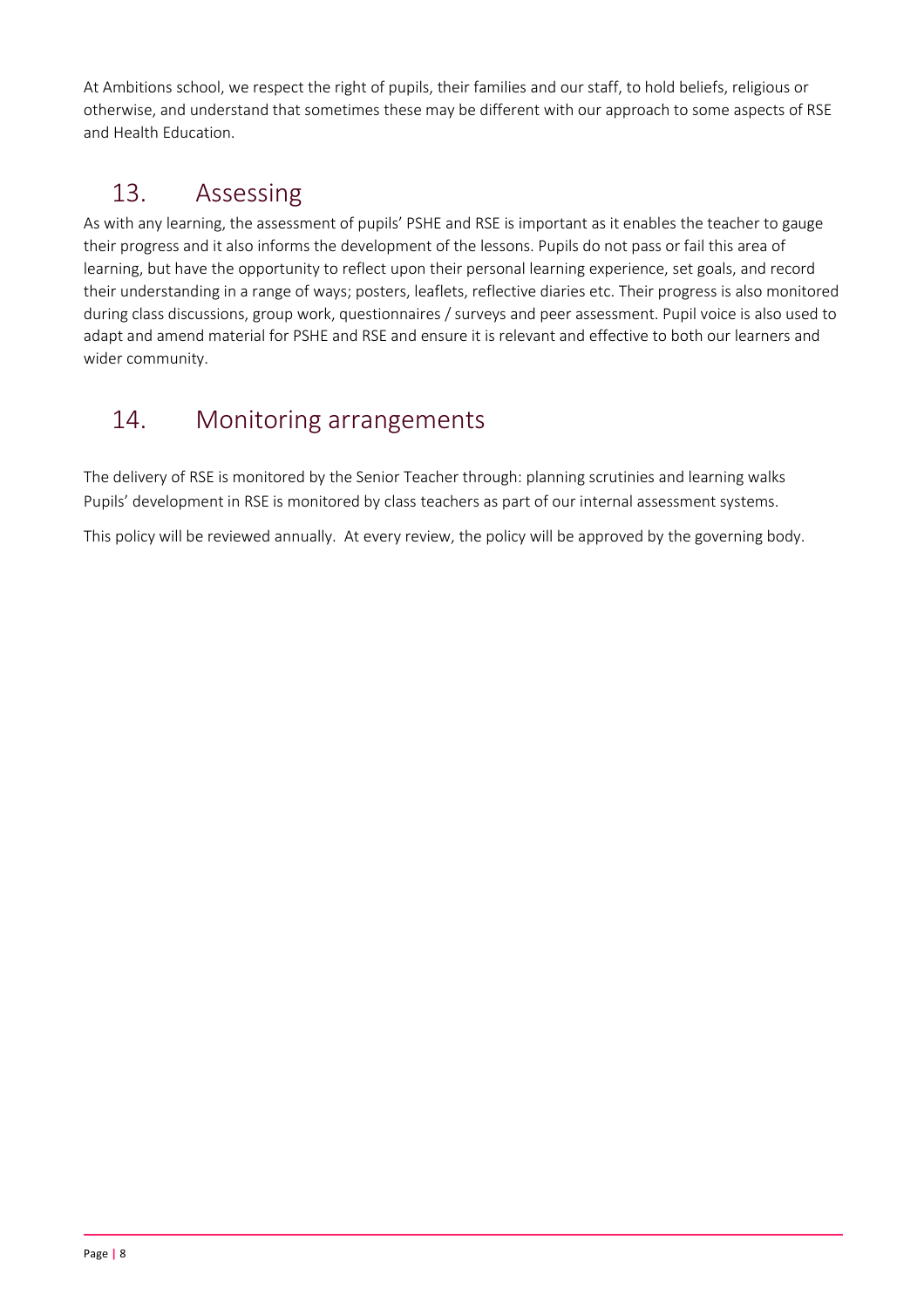## Overview

<span id="page-8-0"></span>

| <b>Main Themes</b> | <b>All</b>                               | We are fearfully and Wonderfully Made |                                          |                                          | <b>WE are a Team</b>             |                                                   | <b>Together we</b><br><b>Serve</b>          | <b>All</b>                               |
|--------------------|------------------------------------------|---------------------------------------|------------------------------------------|------------------------------------------|----------------------------------|---------------------------------------------------|---------------------------------------------|------------------------------------------|
| <b>Sub-themes</b>  | <b>Religious</b><br><b>Understanding</b> | Me, My<br>Body, My<br><b>Health</b>   | <b>Emotional</b><br><b>Well-Being</b>    | <b>Life Cycles</b>                       | Personal<br><b>Relationships</b> | <b>Keeping</b><br><b>Safe</b>                     | Living in the<br><b>Wider World</b>         |                                          |
| Year 7             | Who Am I?                                | Changing<br><b>Bodies</b>             | Healthy<br>Inside and<br>Out             | Where We<br>Come From                    | Family &<br>Friends              | My Life<br><b>Before</b><br>me                    | My role as we<br>live in the wider<br>world | Facts of<br>Life                         |
| Year 8             | Fearfully and<br>Wonderfully<br>made     | We are not<br>all the same            | Emotional<br>behaviour                   | Before I Was<br><b>Born</b>              | Tough<br>Relationships           | <b>Think</b><br><b>Before</b><br><b>You Share</b> | The World<br>Around us                      | Do I have<br>to listen?                  |
| Year 9             | Looking for<br>Love                      | Love People,<br>Use Things            | In Control<br>of My<br>Choices           | Fertility &<br>Contraceptio<br>n         | Marriage                         | Yes<br>means<br>Yes<br>No means<br><b>No</b>      | My Rights and<br>Responsibilities           | Love,<br>Honour,<br>Cherish              |
| Year 10 & 11*      | What makes<br>you free                   | Self-Image                            | Values,<br>Attitudes &<br><b>Beliefs</b> | Parenthood<br>(Personal<br>Relationships | Pregnancy &<br>Abortion          | Abuse                                             | Like<br>mindedness                          | <b>Babies Y10</b><br>Truth &<br>Lies Y11 |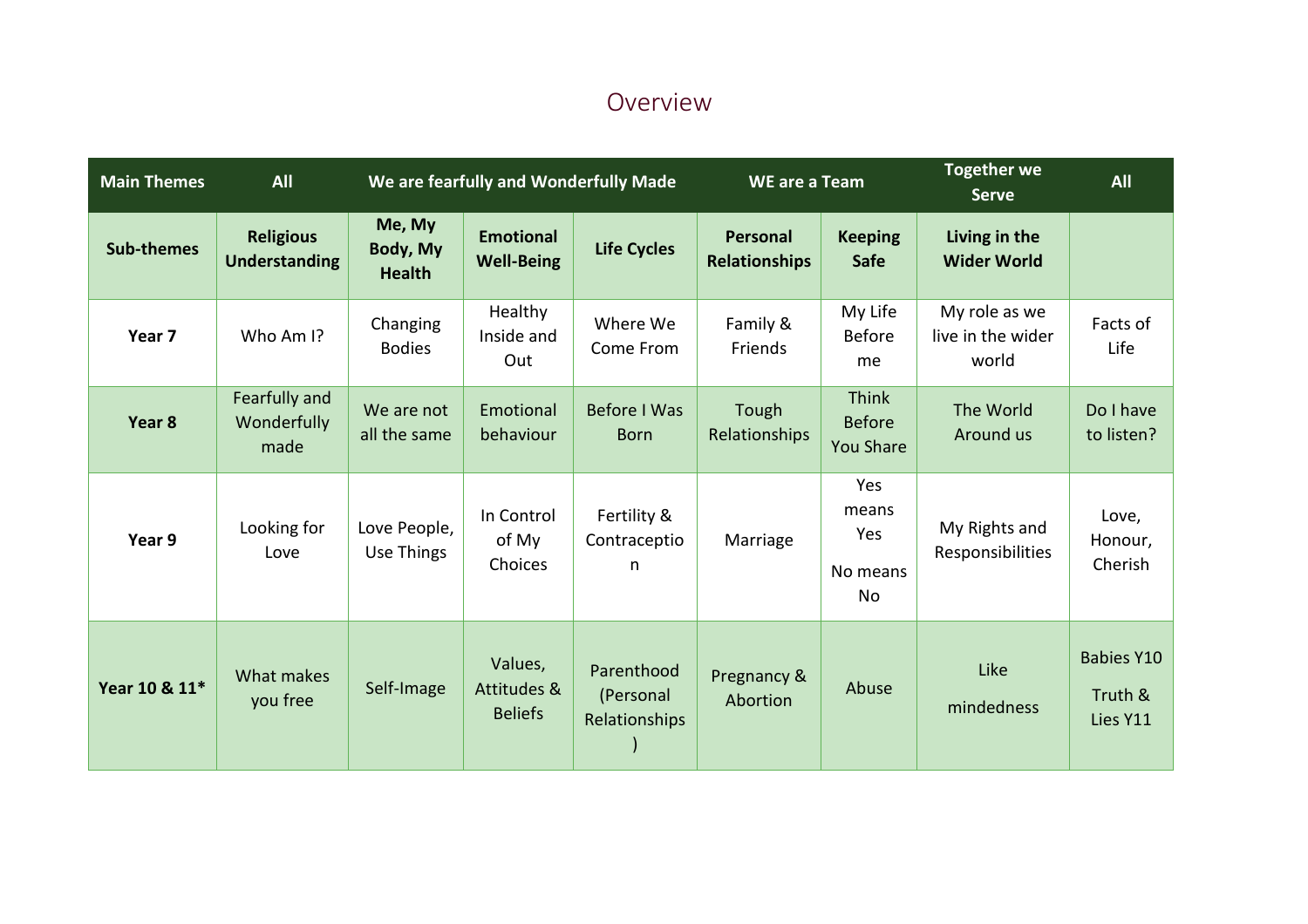### Year 7

<span id="page-9-0"></span>

| <b>Core Theme</b>              | <b>Session title</b>                      | <b>Description</b>                                                                                                                                                                               |
|--------------------------------|-------------------------------------------|--------------------------------------------------------------------------------------------------------------------------------------------------------------------------------------------------|
| <b>Religious Understanding</b> | Who Am I?                                 | Our core identity is that each of us is a completely unique person, a unity of body and soul,<br>created and loved by God.                                                                       |
| My Body                        | <b>Changing Bodies</b>                    | Puberty involves physical, emotional and sexual development. Daunting though it can be, it<br>is part of God's plan for us.                                                                      |
| <b>Emotional Well-Being</b>    | Healthy Inside and Out                    | Thinking about self-esteem helps us consider its impact and how to nurture it                                                                                                                    |
| <b>Life Cycles</b>             | Where We Come From                        | Sexual intercourse iis more than just for fun and a physical act, it is a gift from<br>God for marriage, It's an expression of love and His plan for how procreation                             |
| <b>Personal Relationships</b>  | <b>Family and Friends</b>                 | Reflecting on different types of friendship and family structure. Look at strategies for<br>managing behaviour through consideration of thoughts, feelings and actions of oneself and<br>others. |
| <b>Keeping Safe</b>            | My Life before me                         | The things you do live with you forever. Online footprints                                                                                                                                       |
| <b>Wider World</b>             | My role when we live in<br>the wider role | Becoming aware of the effects of actions on others helps us understand the concept of<br>social responsibility.                                                                                  |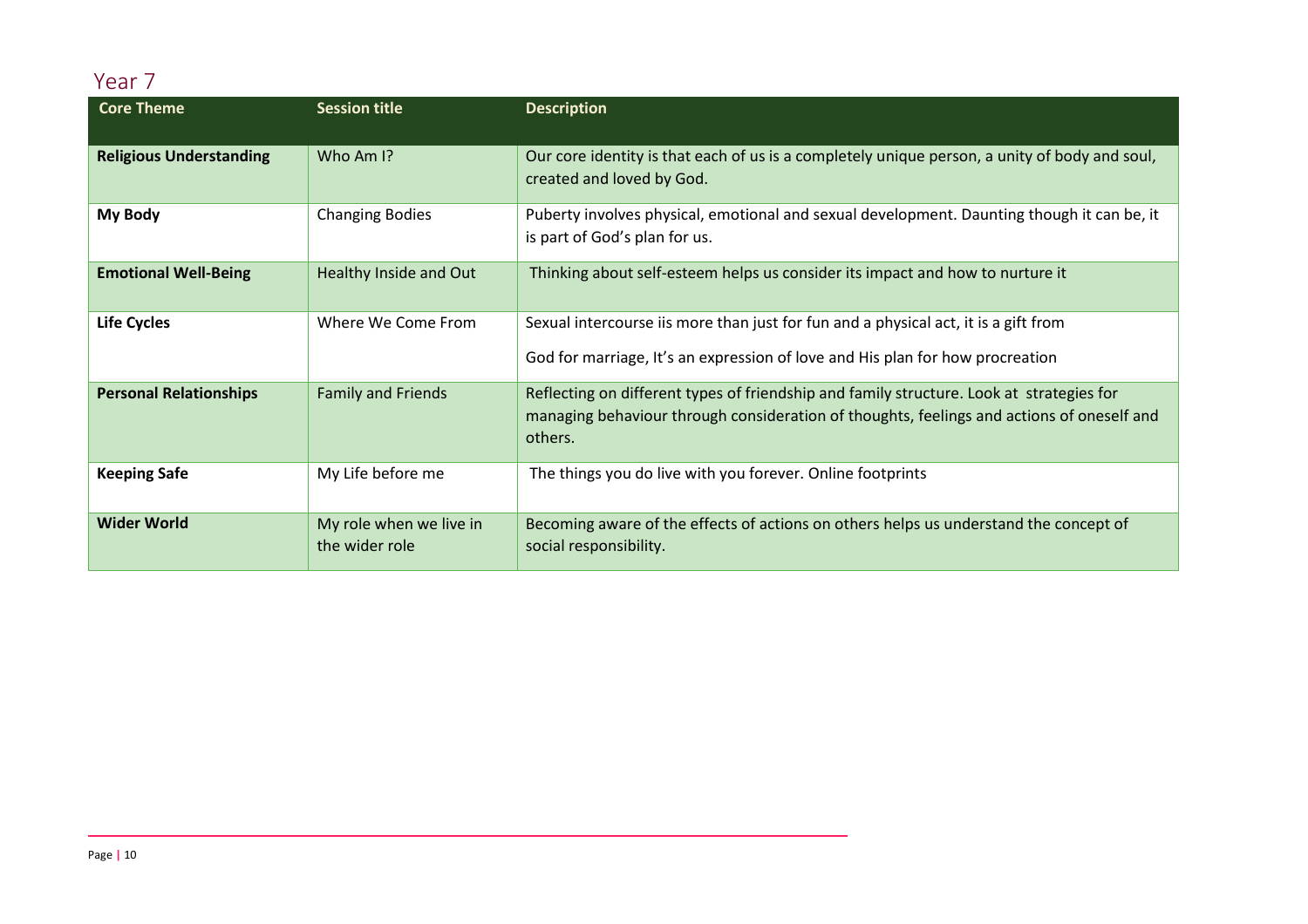### Year 8

<span id="page-10-0"></span>

| <b>Core Theme</b>              | <b>Session title</b>       | <b>Description</b>                                                                                                                                                                                                             |  |
|--------------------------------|----------------------------|--------------------------------------------------------------------------------------------------------------------------------------------------------------------------------------------------------------------------------|--|
| <b>Religious Understanding</b> | Created & Chosen           | There is no one like you. No one has your DNA, you are special. Looking at what makes you<br>special.                                                                                                                          |  |
| My Body                        | We are all not the same    | Understanding our identity means appreciating male/female differences and learning to<br>accept the invitation from God to root our identity in who he created us to be. Accepting<br>things that are different (disabilities) |  |
| <b>Emotional Well-Being</b>    | Emotional behaviour        | Dealing with sexual feelings requires self-control, self-respect, patience and tolerance                                                                                                                                       |  |
| <b>Life Cycles</b>             | Before I Was Born          | The feotus in the womb reveals that it is both beautiful and fragile.<br>Life is precious                                                                                                                                      |  |
| <b>Personal Relationships</b>  | <b>Tough Relationships</b> | In the real world of relationships, we can always be better at living with tolerance, kindness<br>and forgiveness. Getting help to deal with relationships that affect us                                                      |  |
| <b>Keeping Safe</b>            | Think Before You Share     | Image sharing and anything in word, speech or action that reduces people to objects<br>dishonours their God-given dignity. Do unto others as you would want them to do to you.                                                 |  |
| <b>Wider World</b>             | Wider World                | Recognizing the sin of unjust discrimination in our world helps us challenge and change our<br>own behaviour in school and in our everyday life. Accepting other cultures                                                      |  |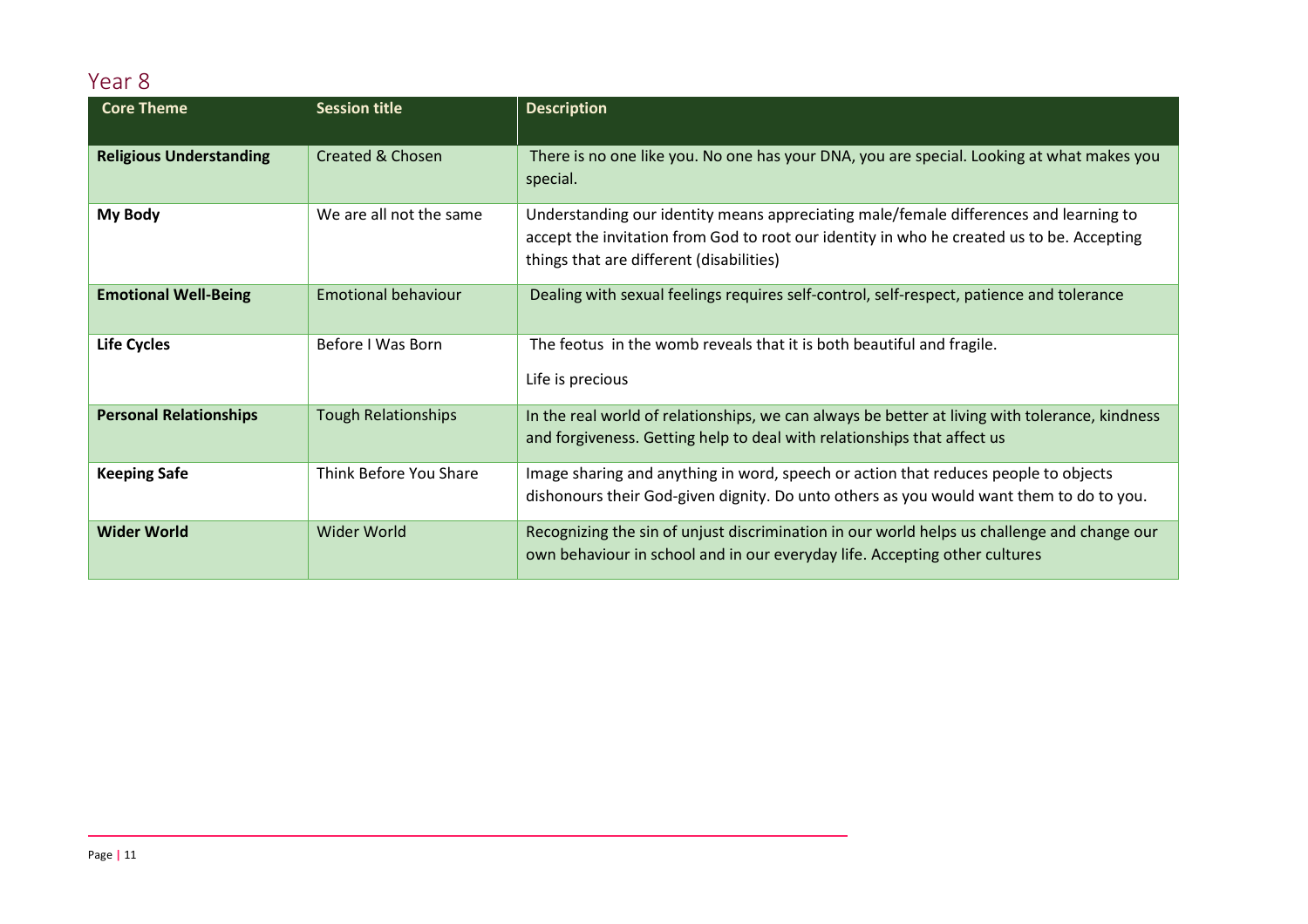### Year 9

<span id="page-11-0"></span>

| <b>Core Theme</b>              | <b>Year 8 Session title</b>                      | <b>Description</b>                                                                                                                             |
|--------------------------------|--------------------------------------------------|------------------------------------------------------------------------------------------------------------------------------------------------|
| <b>Religious Understanding</b> | The Search for Love                              | We are created to love others and accept love from others. This may result in intimacy<br>further on in life.                                  |
| My Body                        | Love People, Use Things                          | Objectification impacts people negatively. They are not abstract hence casual sex,<br>pornography or masturbation should not be encouraged.    |
| <b>Emotional Well-Being</b>    | The choices I Make                               | Value your body. Love and lust, shame and regret are the key issues when thinking about<br>choosing to delay sexual intimacy.                  |
| <b>Life Cycles</b>             | Fertility and Contraception                      | Different methods of contraceptives. Abstinence as the best method. Leave sex for marriage                                                     |
| <b>Personal Relationships</b>  | Marriage                                         | Learning about diverse types of committed relationships leads to consideration of what<br>relationships are desired in the future.             |
| <b>Keeping Safe</b>            | Yes, must mean Yes<br>No means No                | Consent is not just gaining permission for something but involves choosing to honour and<br>respect one another as people with innate dignity. |
| <b>Wider World</b>             | Knowing My Rights and<br><b>Responsibilities</b> | Sexual exploitation- our rights, responsibilities and actions.                                                                                 |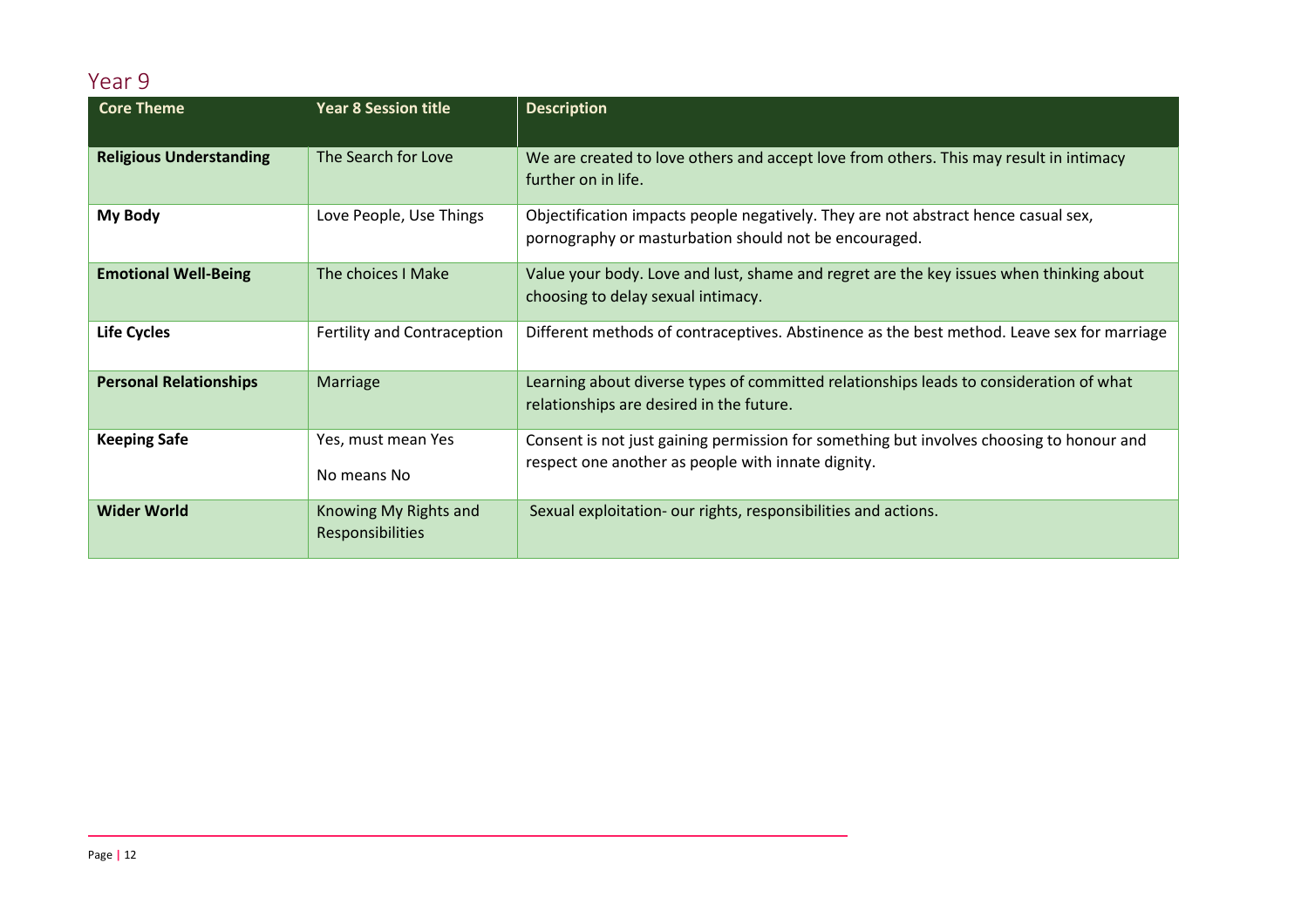# Year 10 and 11

<span id="page-12-0"></span>

| <b>Core Theme</b>              | <b>Session title</b>          | <b>Description</b>                                                                                                             |
|--------------------------------|-------------------------------|--------------------------------------------------------------------------------------------------------------------------------|
| <b>Religious Understanding</b> | Authentic Freedom             | Making a loving gift of self is an ideal worth holding out for, one which leads to real freedom.                               |
| My Body                        | Self-image                    | Understanding our dignity allows us to appreciate our bodies in the right way                                                  |
| <b>Emotional Well-Being</b>    | Values, Attitudes, Beliefs    | Making good moral choices depends on building confidence, integrity and understanding                                          |
| <b>Life Cycles</b>             | Parenthood                    | Parenthood - It's a lifetime responsibility. Do and don't. Getting help before it's too late for a<br>child                    |
| <b>Personal Relationships</b>  | <b>Pregnancy and Abortion</b> | Pregnancy is an invitation to discover the challenge of responding with love to the gift of life.                              |
| <b>Keeping Safe</b>            | Abuse                         | Knowing how to spot abuse. Don't take it. How to get help and support in abusive<br>relationships.                             |
| <b>Wider World</b>             | Looking out for Others        | Love means building peace and living in Unity with God's creation, especially the poor,<br>insignificant to some and oppressed |